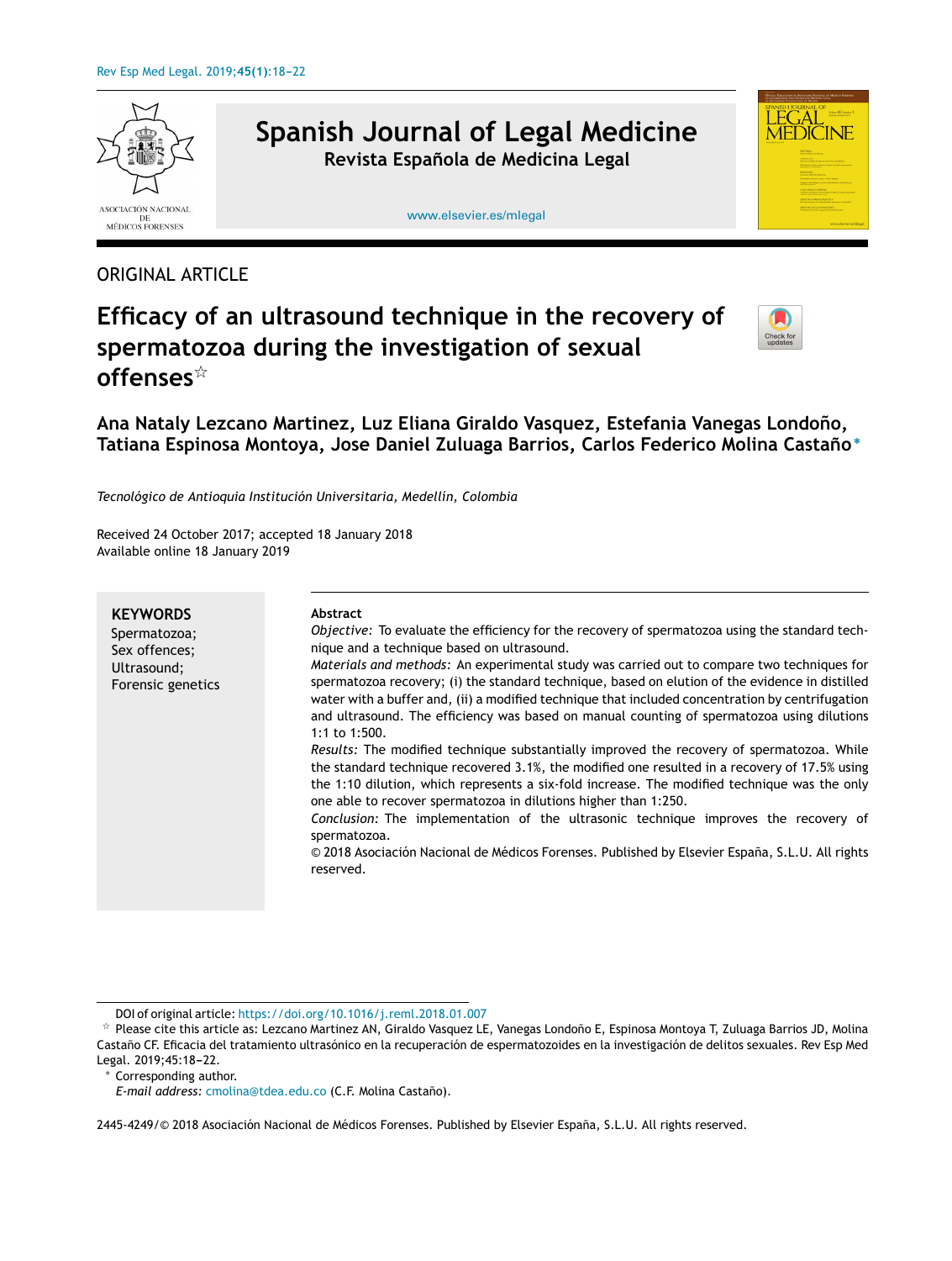**PALABRAS CLAVE** Espermatozoides; Delitos sexuales; Ultrasonido; Genética forense

#### **Eficacia del tratamiento ultrasónico en la recuperación de espermatozoides en la investigación de delitos sexuales**

#### **Resumen**

*Objetivo:* Evaluar la eficiencia para la recuperación de espermatozoides utilizando una técnica estándar y una técnica basada en ultrasonido.

*Materiales y métodos:* Se realizó un estudio experimental para comparar 2 técnicas de recuperación de espermatozoides: *1)* la técnica estándar, basada en la elución de la evidencia en agua destilada con un solución tampón, y *2)* una técnica modificada, que incluyó la concentración por centrifugado y el uso de ultrasonido. La eficacia se basó en el recuento manual de espermatozoides utilizando diluciones de 1:1 a 1:500.

*Resultados:* La técnica modificada mejoró sustancialmente la recuperación de los espermatozoides. En la dilución 1:10, la técnica estándar recuperó el 3,1%, la modificada recuperó un 17,5%; representando un aumento de 6 veces más en la recuperación. La técnica modificada fue la única capaz de recuperar espermatozoides en diluciones superiores a 1:250.

*Conclusión:* La implementación de la técnica ultrasónica mejora la recuperación de espermatozoides.

 $© 2018 Asociación Nacional de Médicos Forenses. Publicado por Elsevier España, S.L.U. Todos$ los derechos reservados.

## **Introduction**

Different disciplines are involved in the study of sexual offenses within the penal context. They attempt to reconstruct a criminal act by analysing physical elements gathered at the scene of the crime and the body of possible victims and/or aggressors. The stains and samples collected are studied by forensic biology, which by using biological methods and techniques applied to a penal context determine whether a sexual offense has been committed. These methods help to confirm or refute versions, identify possible aggressors, clarify certain circumstances which may have favoured the occurrence of an act, correlating the victim with the aggressor and/or with the scene.<sup>[1](#page-4-0)</sup>

Evaluating an alleged victim of a sexual offense includes searching for semen or seminal fluid among the evidence in the alleged victim. The most important cells here are the sperm cells, which are detected using staining techniques such as the ''Christmas tree'', which concentrates extracts from garments and applicator samples taken from the alleged victims.<sup>[2](#page-4-0)</sup> This involves an initial dilution of the evidence in distilled water with a buffer $^3$  $^3$  so that the spermatozoa are freed into the medium. This has been the conventional technique used in laboratories, but it requires using the technique in such a way that ensures these cells are freed into the medium without suffering any alteration to their morphology. $4$  Due to the previous consideration the aim is to improve the efficiency of spermatozoa recovery in the investigation of alleged sexual offences in forensic laboratories by means of a variation in the method, to permit the increased freeing of sperm cells and thereby increase positive evidence.

## **Materials and methods**

#### **Study type**

An experimental study was conducted in which 2 techniques for sperm cell recovery were compared.

#### **Description of the experiment**

Cotton swabs were impregnated with a known sample of semen to perform the procedure. The semen sample was supplied by a healthy volunteer and collected in a sterile plastic tube. Dilutions of 1:1, 1:10, 1:100, 1:250 and 1:500 were prepared, and sperm counts were carried out using a Neubauer camera.

Twenty microliter were added by dilution to the swabs using a micropipette in triplicate for both methods, while preventing crossed contamination; a portion of cotton was removed from the swabs using dissection scissors, and these portions were deposited in vials with 1 ml of sterile distilled water, and they were left for 30 min in a cold chain process.

Of the total of 30 samples, 15 were treated using magnetic agitation for 5 min, while the other 15 samples were subjected to ultrasound using a sonicator (35 kHz) continuously during 15 min. The cotton fragment was then extracted and centrifuged at 14,000 rpm during 1 min, after which the floating layer and pellet were placed on slides in 2 volumes  $(3 \mu l \text{ and } 5 \mu l).$ 

The samples were fixed at 60 $\degree$ C during 30 min, and they were coloured using "Christmas Tree" stain.<sup>[5,6](#page-4-0)</sup> A sperm count was then performed using the strip method of searching, and the results of this were recorded ([Fig.](#page-2-0) 1 ).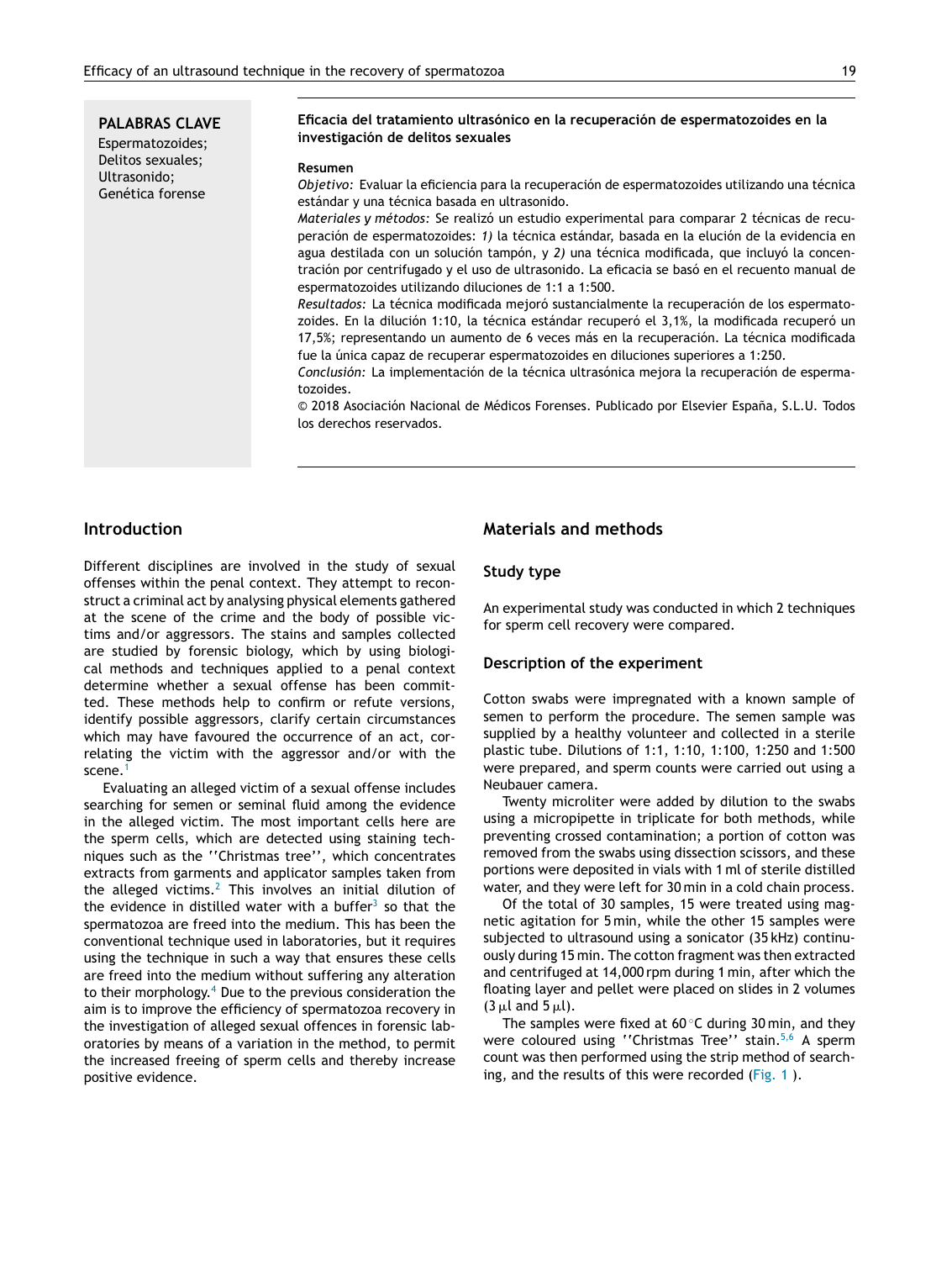<span id="page-2-0"></span>

**Figure 1** Description of the experiment.

Finally the average, number and percentage of recovered spermatozoa were calculated for each one of the dilutions in the volumes analysed. The proportions of sperm cells recovered using the ultrasound and traditional tests were compared for the 3  $\mu$ l and 5  $\mu$ l volumes by using the Chi-squared test.

## **Results**

A count of 23,837 spermatozoa per cubic millimetre was observed in the initial sample of pure semen. In the different dilutions the counts were a total of 359 sperm cells in the 1:10 dilution, 225 in the 1:100 dilution, 81 in the 1:250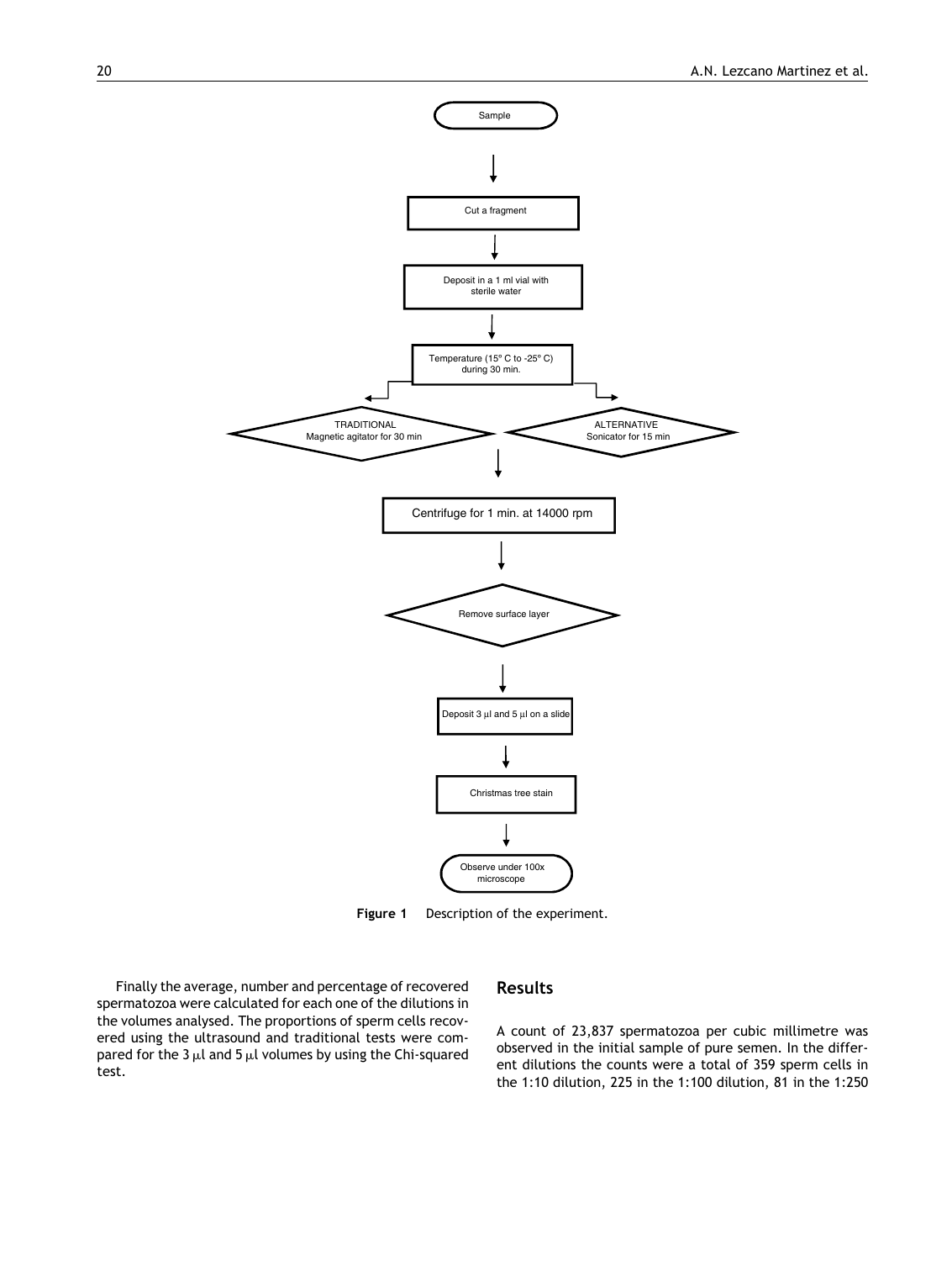| <b>Dilution</b> | Concentration of pure semen | Count in $3 \mu l$                               |                                               | Count in $5 \mu l$                                      |                                               |
|-----------------|-----------------------------|--------------------------------------------------|-----------------------------------------------|---------------------------------------------------------|-----------------------------------------------|
|                 |                             | Extraction<br>technique<br>without<br>ultrasound | Extraction<br>technique<br>with<br>ultrasound | <b>Extraction</b><br>technique<br>without<br>ultrasound | Extraction<br>technique<br>with<br>ultrasound |
| 1:1             | 23,837                      | 805                                              | 1020                                          | 507                                                     | 1507                                          |
| 1:10            | 359                         | 11                                               | 63                                            | 20                                                      | 72                                            |
| 1:100           | 225                         |                                                  |                                               |                                                         |                                               |
| 1:250           | 81                          | 0                                                |                                               | 0                                                       |                                               |
| 1:500           | 25                          | 0                                                |                                               | 0                                                       |                                               |

**Table 1** Results obtained in sperm cell counts in 3  $\mu$ l and 5  $\mu$ l volumes for 1:10, 1:100, 1:250 and 1:500 dilutions and total semen, using samples subjected to ultrasound and samples not subjected to ultrasound.

dilution and 25 in the 1:500 dilution, with a significant reduction in the number of cells in each increasing dilution.

The results obtained in microscopic observation once the swab extracts were read after the agitation-only technique in 3 $\mu$ l and 5 $\mu$ l samples in triplicate are described in Table 1.

A significantly higher count was obtained for all of the dilutions and different sediments (3  $\mu$ l and 5  $\mu$ l) after ultrasound treatment in comparison with the traditional dilution technique (Table 1). Even at the higher dilutions a small number of sperm cells were recovered. This made it possible to consider the rate as positive.

In the  $3\,\mu l$  volume the total sample of semen recovered amounted to 805 cells using the agitation technique and 1020 were recovered using the ultrasound technique. 11 sperm cells were extracted from the 1:10 dilution and 63 were extracted using ultrasound. No sperm cells were recovered from the agitated 1:100 dilution, while 2 were recovered using the ultrasound technique from the other dilutions*.*

In the count using the  $5\,\mu l$  volume of total semen without exposure to ultrasound 507 cells were counted, while in the sample exposed to ultrasound 1507 spermatozoa were counted, a difference of 29.2%. In the same way, after the 1:250 dilution no sperm cells were recovered from the samples not exposed to ultrasound, while in the samples that had been exposed to ultrasound at least 2 spermatozoa were counted.

According to the initial comparison and the findings obtained in the samples subjected to ultrasound and those which were not, 3.1% was recovered from the 3 $\mu$ l 1:10 dilution, while for the ultrasound sample the corresponding figure was 17.5%; this gives a statistically significant difference e in the recovery percentage (*P* < .001). This shows a recovery of 6 times more spermatozoa using the ultrasound technique.

In the  $5\,\mu l$  volume the standard technique recovered 5.6%, while 20% was recovered using the ultrasound technique, giving a statistically significant different in the percentage recovered (*P =* .000) with a recovery of 4 times more sperm cells using ultrasound. For the 1:100 dilution the samples subjected to ultrasound recovered 0.88% in comparison with the initial count, and this was twice the figure for the samples that were not subjected to ultrasound. From the 1:250 onwards only the ultrasound technique recovered any spermatozoa.

#### **Discussion**

Biological evidence in cases of sexual offenses may identify a victim or exclude a suspect; when studying these crimes it is necessary to collect biological evidence in the body or garments<sup>[7,8](#page-4-0)</sup>: this collection takes place in the victim by taking a smear with a swab. $9$  [T](#page-4-0)he swab then contains a sample for the extraction of sperm cells in microscopic study,  $10,11$  and this is why cotton swabs are used to hold samples.

The use of ultrasound during the process of extracting biological fluid aids the liberation of cells into the diluting medium, as the sound waves moving through an aqueous medium free the spermatozoa held in the cotton. This is shown in the present study by the higher proportion of sperm cells recovered in different dilutions. It is even possible to recover spermatozoa in negative samples at high dilutions, as Hueske $11$  too observed in garments.

The relationship between the method of extraction and the volume extracted did not make it possible to establish significant differences, as in both methods of extraction the results were the same. New studies with larger sample sizes are suggested to confirm this finding.

This study found that the use of ultrasound may be an effective technique for the recovery of spermatozoa. This experiment only used pure semen in a cotton support, so that it will have to be repeated under real conditions of working, using other supports and with the presence of cells from the victim as well as sperm cells.

This study shows the need for laboratories to evaluate the efficiency of the different methods used to recover sperm cells, given that a suitable standardisation and validation of the different methods of analysis would improve the differences which may exist between different laboratories.

## **Conflict of interests**

The authors have no conflict of interests to declare.